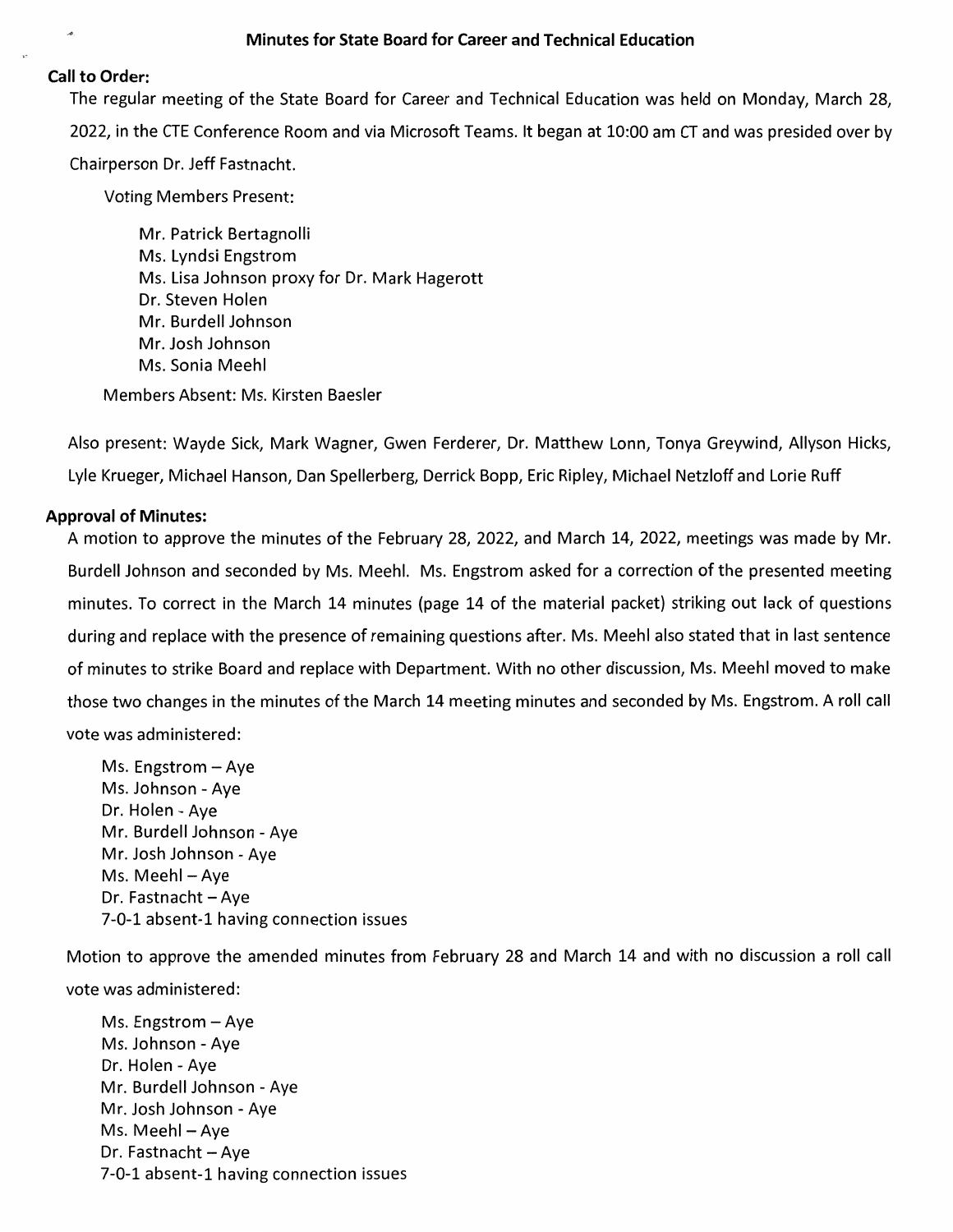# **Financial Reports for CTE and CDE:**

Ms. Ferderer presented the CTE reports which indicate that we are aligning to where we should be. We are a little over our budget but will be fine by the end of the fiscal year. Dr. Lonn presented the CDE reports indicating that they are slightly above the percent of budget and that is due to part-time temporary adjuncts but that will wrap up by mid-May and then operating costs will decrease. A motion was made by Ms. Meehl to approve the CTE and CDE financial reports as presented and seconded by Ms. Engstrom. With no further discussion a roll call vote was administered:

Mr. Bertagnolli - Ave Ms. Engstrom  $-$  Aye Ms. Johnson - Aye Dr. Holen - Aye Mr. Burdell Johnson - Aye Mr. Josh Johnson - Ave Ms. Meehl - Aye Dr. Fastnacht - Aye 8-0-1 absent

### **State Director's Report:**

Mr. Sick reported on meetings and activities that he has been involved in which includes:

March 1 - Workforce Development Council Career Exploration Skills Gaps subcommittee - focus is continued support for the new and expanding CTE centers, more career exploration at earlier ages, expand on apprenticeship internship and job shadow opportunities and business and education collaboration by strengthening advisor committees

CTE Summer Camp Applications - CTE received \$200,000 in ESSER funds from Department of Public Instruction to provide summer camps to address learning loss and get more students involved in CTE. We received nine applications and one camp will be hosted internally. These 10 camps total \$170,269 in requests. Mr. Sick was asked to compile a list of the applications and send to Board Members.

March 9 – Governor's Strategy Review – Our agency completed two SWOT analysis (one internally with staff and one with CTE Directors) to create our action items. The greatest opportunities the analysis revealed was fully utilize the comprehensive local needs assessment, establish a state-wide work-based learning system, improve the perception of CTE and develop a simplified, effective, and sustainable funding model. Challenges include educator shortage, expanding program access with limited funding, addressing duplication, integrating training and staff burnout. Action items to consider include fully engage CLNA process, funding for additional CTE centers and for expanding and new centers, equitable funding model, support middle school programs, develop work-base learning coordinator endorsement and funding support, teacher recruitment and competitive staff compensation.

March 18 – ND PK-12 Vision Steering Committee met to discuss 2019-2021 accomplishments by agency and plan initiatives for 2022-2023.

CTE Capital Projects Update – Grant Agreements were distributed and all but two have been returned. A press release was sent out. OMB has requested an update from the US Treasury. To-date no response except that a case will be opened.

Upcoming events include Marketplace for Kids, RUReady ND Work-Based Learning demo, guest speaker for NDSU students, panelist on ND Legislative Retreat, and Apprenticeship Grant Advisory meeting.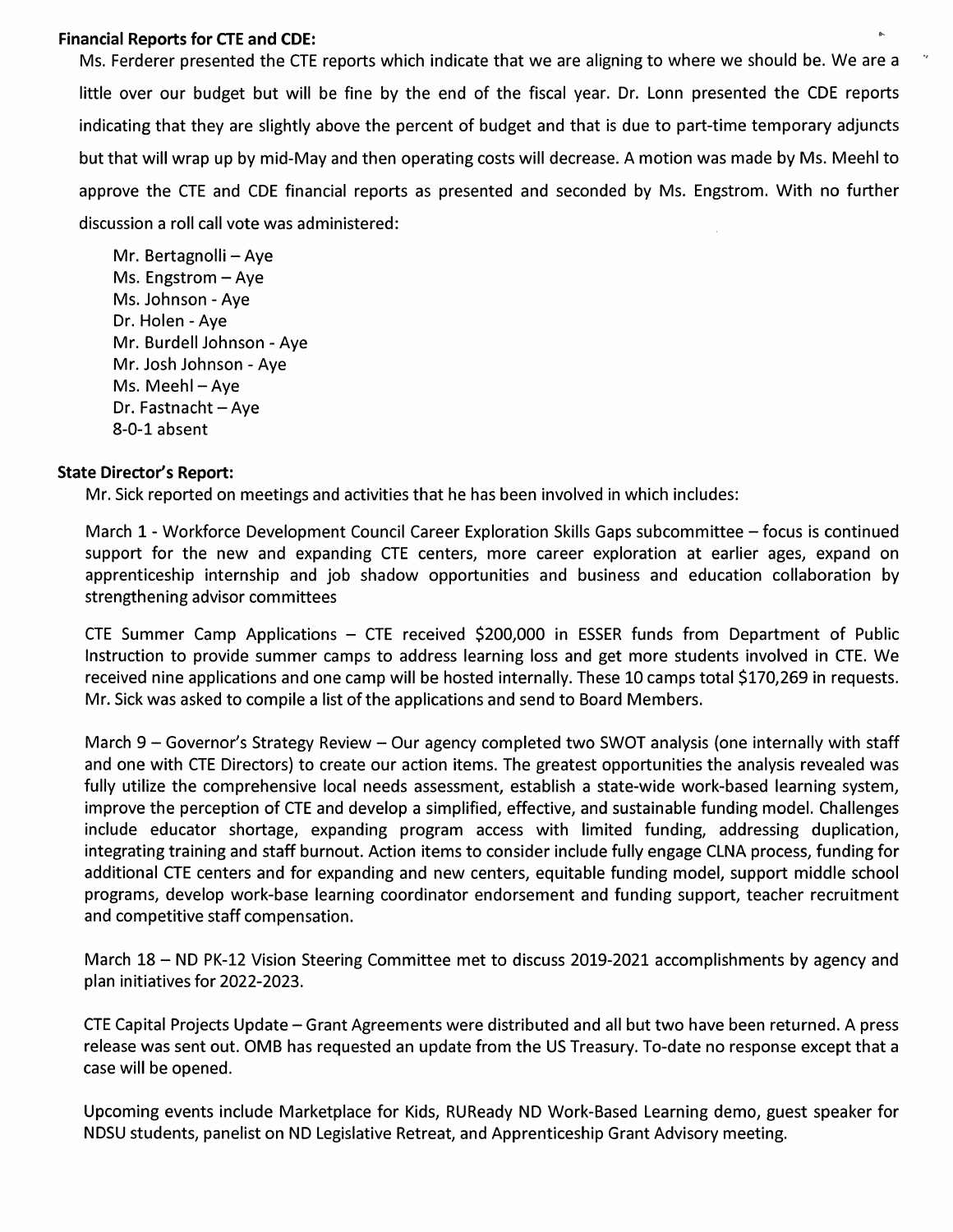### Legislative Update:

Mr. Sick reported that Board Members should have received notice of our biennial audit that is starting. Ms. Ferderer will be our lead contact for Auditor's Office.

The Federal Spending Package was signed by President Biden which includes a \$45 million increase in Perkins V state allocations which is an increase of 3.5%. Our current allocation is \$5,392,734 and if we receive the full 3.5% our new allocation will be around \$5,581.480.

There was discussion on the funding model we use for reimbursing programs and the different options that are being looked at to help the agency with budgeting and for equity of the programs. The agency will work on options and bring them to the Board for their input before submitting our budget in late Summer.

Other discussion was held on instructor shortages and options to fill those positions. Mr. Sick informed the Board that ESPB just approved individuals from industry that have completed Transition to Teaching can praxis into other areas. The Agency will continue to look at ways to help fill vacant positions.

### **CDE Report:**

Dr. Lonn reviewed their dashboard and the current enrollment numbers which are down 2.8% from a year ago. Also, out-of-state enrollments continue to be lower which has an impact on their revenue since out-ofstate tuition is more than in-state.

Dr. Lonn addressed Dr. Hagerott's request for Cyber Enrollment Trends by presenting K-12 enrollments from the last 4 school years relating to computer science, computer education and cyber security. For the last couple years trends have been going down for grades 6-12 but trending up for K-5. But this last year was the first year of offering elementary online so those trends may be deceiving. Dr. Lonn and his staff will continue to update these enrollments and report to the Board.

Dr. Lonn reported that for CDE's strategy review they brought staff together and focused on the purpose of the organization and how to move the agency forward. After conducting a SWOT analysis their management team decided their opportunity focus will include new and expanding learning opportunities, usage of cyber education, behavioral courses, offering summer credit and expanding CTE offered courses. The agency continues to focus on internal process improvements by working on organizational culture growth and building trust among our employees. Challenges for the agency include funding restraints, cyber-attacks, and post-pandemic online learning perception.

Discussion was held on a state purchased learning management system and blended model classrooms, how they would be managed in the state and the roles of agencies such as Edutech, DPI, CDE and CTE.

# **Approval of Electronics State Standards:**

Mr. Netzloff referred to the Electronic State Standards that were distributed to the Board in their materials packet. Standards were created five years ago and currently being revised. They were reviewed by the two electronic instructors in the state and are based on national organization standards. Ms. Meehl moved to approve the Electronics State Standard as presented and Mr. Burdell Johnson seconded. With no further discussion a roll call vote was administered: